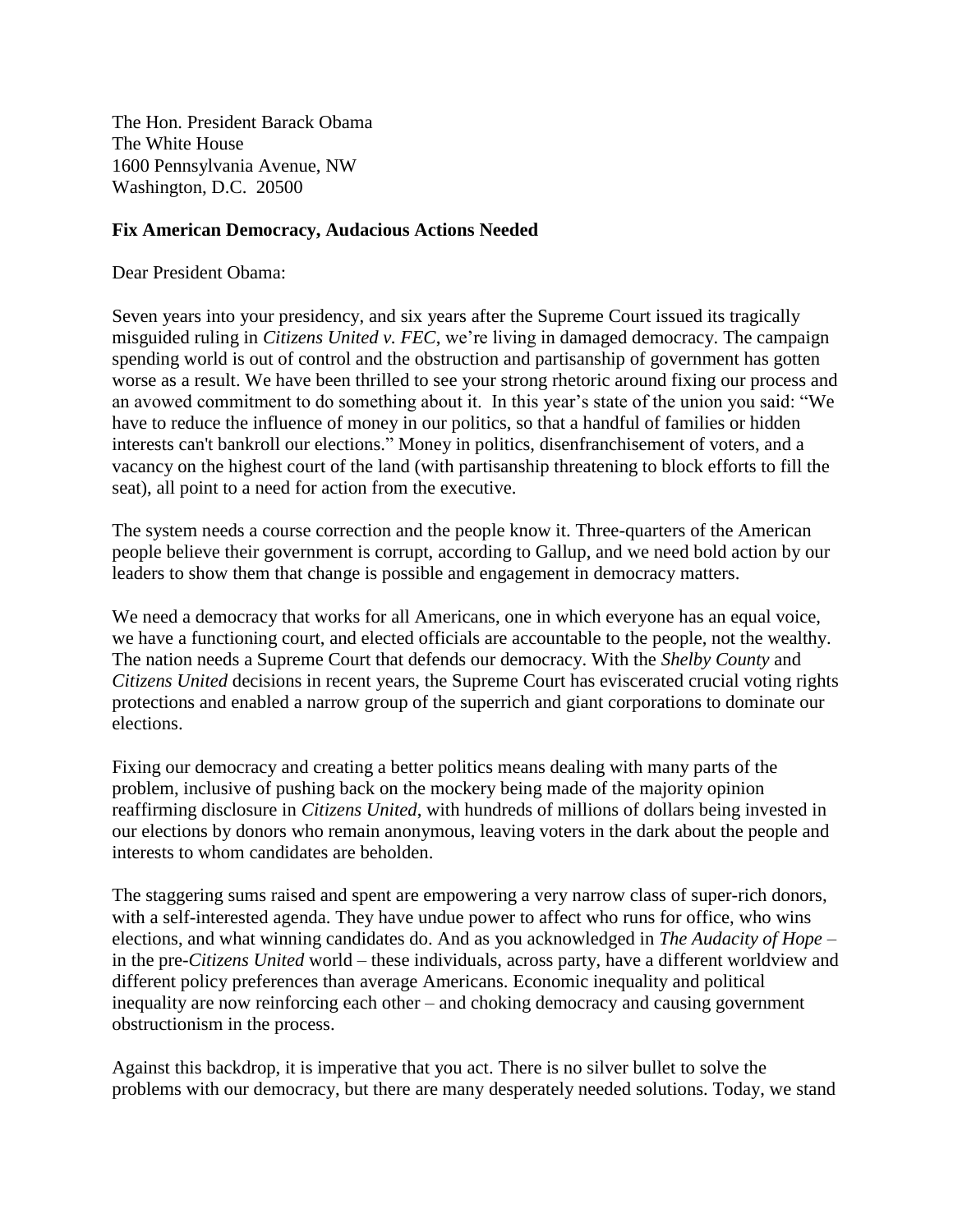behind you as you work to fill the vacancy on the Supreme Court, and urge you to complement this with a policy package to improve democracy-- including tackling the issue of corruption in government contracting.

As the dominance of Big Money continues to corrupt our democracy, the incentives are too great for federal contractors to spend money on elections in exchange for favors with contracts, service deals, leases and more.

We urge you in the strongest terms to issue immediately an executive order requiring full disclosure of political spending by business entities receiving federal government contracts, and furthermore require federal contractors to affirmatively certify that they are in compliance with 52 U.S.C. 30119 ban on direct or indirect political contributions.

An executive order shining a light on political spending by contractors would attack the perception and the reality of such "pay-to-play" arrangements. It need simply require that every federal contractor disclose its political spending and that of its senior management and affiliated political action committees post-contract award. By requiring this, the public may judge for themselves whether contracts are being awarded and administered based on merit rather than political favors.

This kind of transparency in government contracting is nothing new at the state level. In response to numerous contracting scandals, more than a dozen states have imposed specific campaign finance disclosure requirements on government contractors.

As the current Congressional obstruction to filling the Supreme Court vacancy demonstrates, a bought Congress is a broken Congress, and we need real fixes coming from the highest level to make the case to the American people that democracy is still worth participating in.

We the People desperately need your leadership to preserve our democracy. Please act now to fill the court vacancy, and create real changes to our democracy through this executive order to cause transparency and other reforms of our process.

Sincerely,

American Family Voices

American Federation of State, County and Municipal Employees (AFSCME)

American Postal Workers Union (APWU)

Brennan Center for Justice

California Clean Money Campaign

Center for American Progress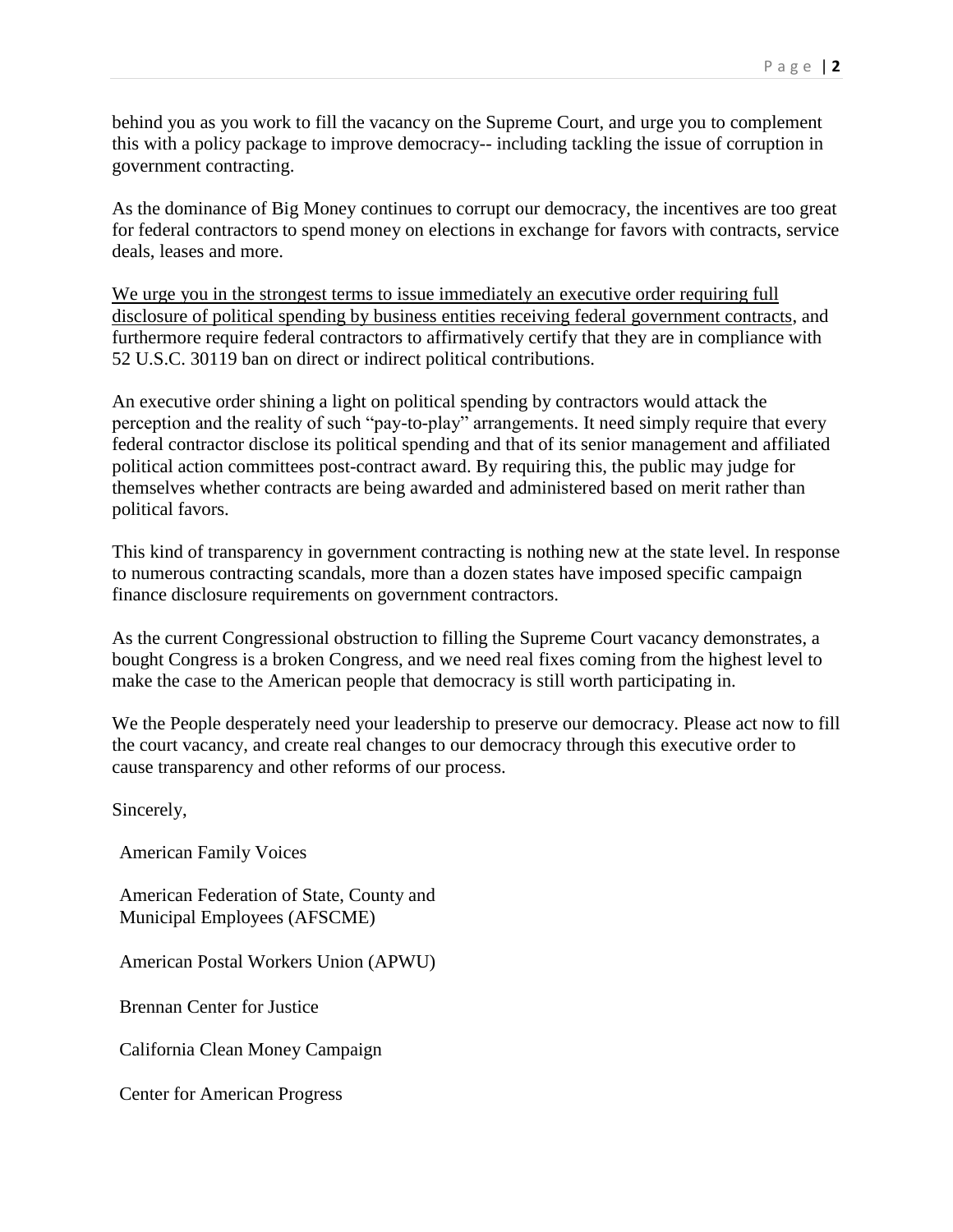## Center for Biological Diversity

Center for Media and Democracy

Center for Science and Democracy at the Union of Concerned Scientists

Citizens for Responsibility and Ethics in Washington (CREW)

Common Cause

Communications Workers of America (CWA)

CPD Action

DailyKos

Demand Progress

Democracy 21

Democracy for America

Democracy Matters

Demos

Every Voice

Franciscan Action Network

Friends of the Earth

Government Accountability Project

Greenpeace USA

Harrington Investments, Inc.

Institute for Agriculture and Trade Policy

Interfaith Center on Corporate Responsibility